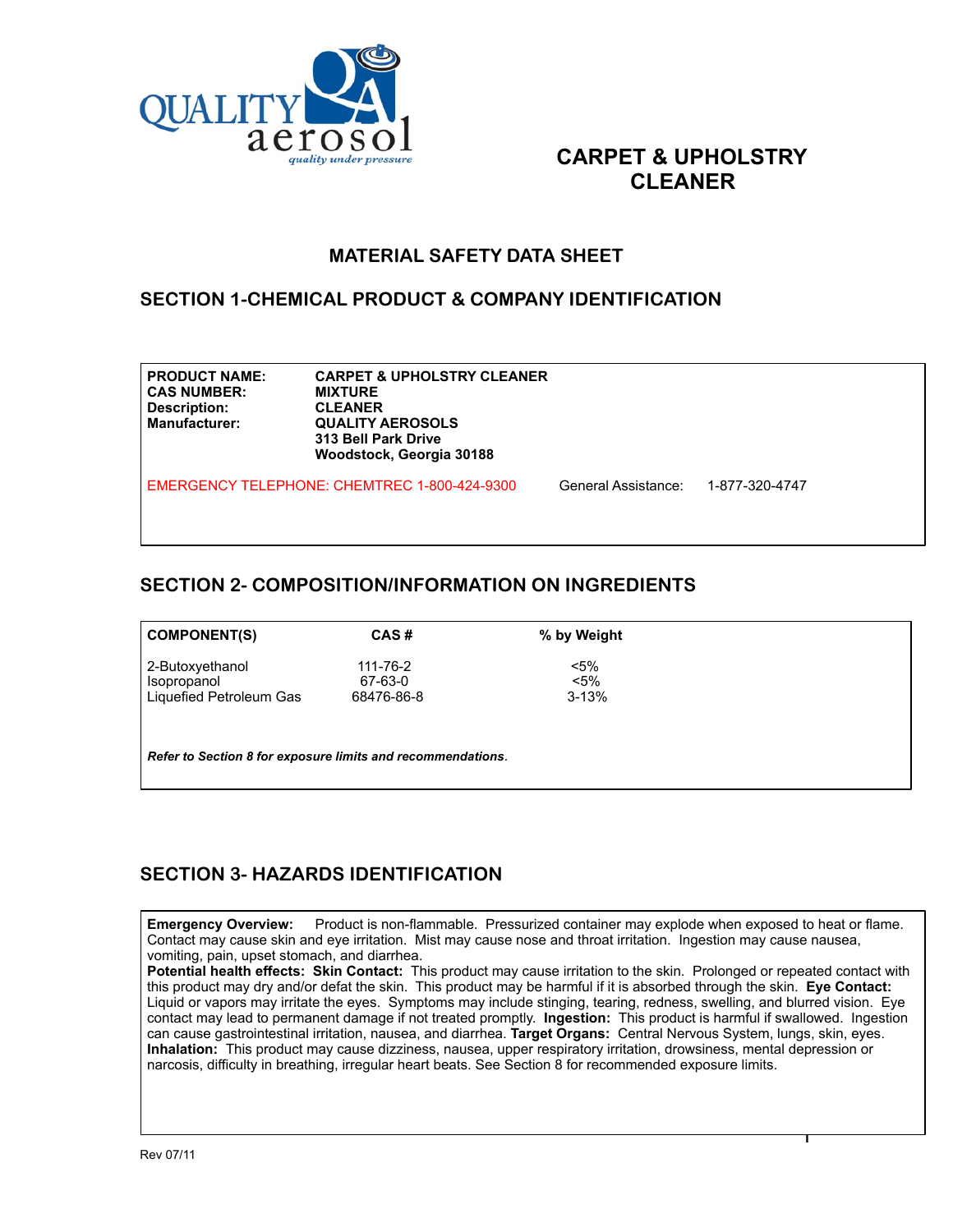### **SECTION 4- FIRST AID MEASURES**

**Skin:** For skin contact, wash immediately with soap and water. If irritation persists, get medical attention. **Eye:** Immediately flush with plenty of water for at least 15 minutes, holding eyelids open at all times. Get medical attention immediately. **Inhalation:** Move person to non-contaminated air. If the affected person is not breathing, apply artificial respiration. Call a physician if symptoms develop or persist. **Ingestion:** If the material is swallowed, get immediate medical attention or advice. DO NOT induce vomiting. If vomiting occurs naturally, have victim lean forward to reduce risk of aspiration. Seek immediate medical attention. Do not give anything.

## **SECTION 5- FIRE FIGHTING MEASURES**

**Extinguishing Media:** Use dry chemical, carbon dioxide, or foam. Use water to cool fire-exposed containers and to protect personnel. Do not direct a solid stream of water or foam into hot, burning pools this may results in frothing and increase fire intensity. **Basic Fire Fighting Procedures:** Dangerous when exposed to heat or flame. This material can be ignited by flame or spark under normal atmospheric condition. Vapors are heavier than air and may travel along the ground to some distant source of ignition and flash back. Pressurized Container: May explode when exposed to heat or flame. Empty containers may retain product residue including Flammable or Explosive vapors. DO NOT cut, drill, grind, or weld near full, partially full, or empty product containers. **Dust Explosion Hazard:** None known. **Sensitivity To Mechanical Impact:**  Container could potentially burst or be punctured upon mechanical impact, releasing flammable vapors. **Unusual Fire & Explosion Hazards:** During a fire, irritating and highly toxic gases may be generated during combustion or decomposition. High temperatures can cause sealed containers to rupture due to a build up of internal pressures. Cool with water. **Fire Fighting Equipment/Instructions:** Wear full protective clothing, including helmet, self-contained positive pressure or pressure demand breathing apparatus, protective clothing and face mask.<br>Flash Point: concentrate: N/A propellant: -132.23 F

**Flash Point: concentrate: N/A** 

**Flammability limits in air:** N/A upper % by volume concentrate N/A lower % by volume concentrate<br>9.2 upper % by volume propellant 1.8 lower % by volume propellant 9.2 upper % by volume propellant

## **SECTION 6- ACCIDENTAL RELEASE MEASURES**

**Emergency Action:** Evacuate the area promptly and keep upwind of the spilled material. Isolate the spill area to prevent people from entering. Wear appropriate protective equipment and clothing during clean-up. **Containment:** Stop discharge if safe to do so. Stop material from contaminating soil or from entering sewers or water streams. Cover spills with nonflammable absorbent and place in closed chemical waste containers.

#### **SECTION 7- HANDLING & STORAGE**

**Handling:** Keep this product away from heat, sparks or open flame. Avoid getting this material into contact with your skin and eyes. Avoid breathing mists or aerosols of this product. Use this product with adequate ventilation. Do not reuse the empty container. **Storage:** Store in a cool, dry, well-ventilated area. Do not handle or store near an open flame, heat or other sources of ignition. Keep out of direct sunlight. Do not store above 120F (49 C). **Empty Container Precautions:**  Attention! Follow label warnings even after container is emptied since empty containers may retain product residues. Do not reuse empty container.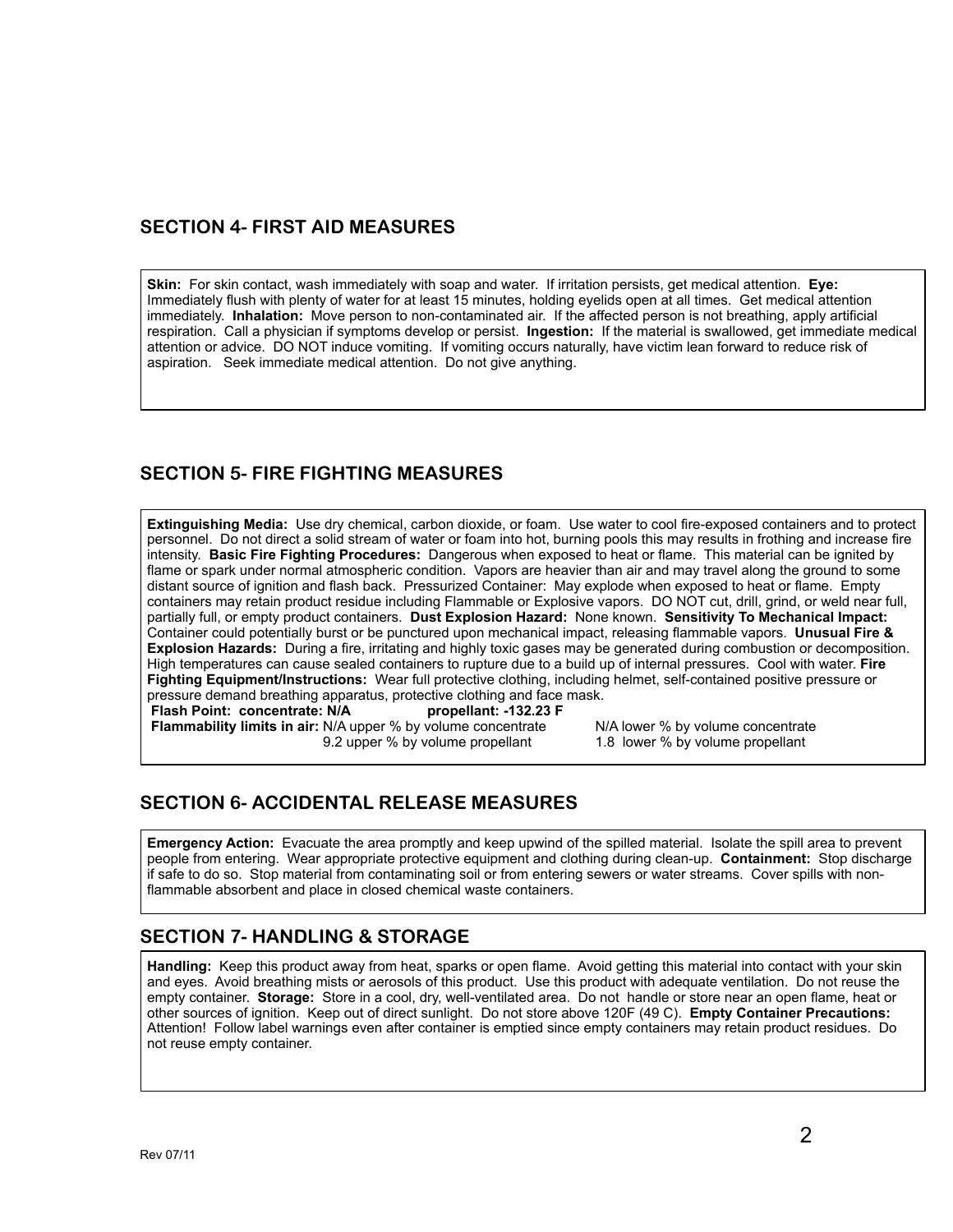### **SECTION 8- EXPOSURE CONTROLS/PERSONAL PROTECTION**

**Engineering Controls:** Provide local and general exhaust ventilation to effectively remove and prevent buildup of any vapors or mists generated from the handling of this product. **Eye Protection:** Wear goggles or safety glasses with side shields. **Skin and Body Protection:** Impervious gloves should be used when handling this product. Use of protective coveralls and long sleeves is recommended. **Respiratory Protection:** Use NIOSH approved respiratory protection. High airborne concentrations may necessitate the use of self-contained breathing apparatus (SCBA). **General:** Use good hygiene practices in handling this material.

**Exposure Limits: (PARTS PER MILLION) Component(s) TLV OSHA-PEL OSHA-STEL SARA 313 Prop 65 VOC** 2-Butoxyethanol 20ppm 50ppm X X Liquefied Petroleum Gas Other raw material is considered trade secret.

### **SECTION 9- PHYSICAL & CHEMICAL PROPERTIES**

**PH:** N/A **Boiling Point: N/A Physical State: Liquid %VOC: 7.0%** 

**Solids: N/A Evaporation Rate: >1 (butyl acetate=1) Specific Gravity: 0.678** Color: Color: Off white<br>Physical State: Liquid Color: Citrus Color: Citrus

## **SECTION 10-STABILITY & REACTIVITY**

Hazardous polymerization will not occur. Condition to avoid: Keep away from sources of ignition. Avoid contact with strong oxidizers, reducers, acids, and alkalis. Stability: This product is stable under normal conditions.

#### **SECTION 11-TOXICOLOGICAL INFORMATION**

**2-Butoxyethanol:** Oral LD50: >500-2000 mg/kg (guinea pig) Dermal LD50: >2000 mg/kg (guinea pig) **Isopropanol:** Oral LD50: 5,800 mg/kg (rat) Inhalation LC-50: 12000 ppm/8H (rat) Dermal LD50: Slight (rabbit) **Liquefied Petroleum Gas:** Inhalation LC50: 658 mg/L/4H (rat)

#### **SECTION 12-ECOLOGICAL INFORMATION**

No information available